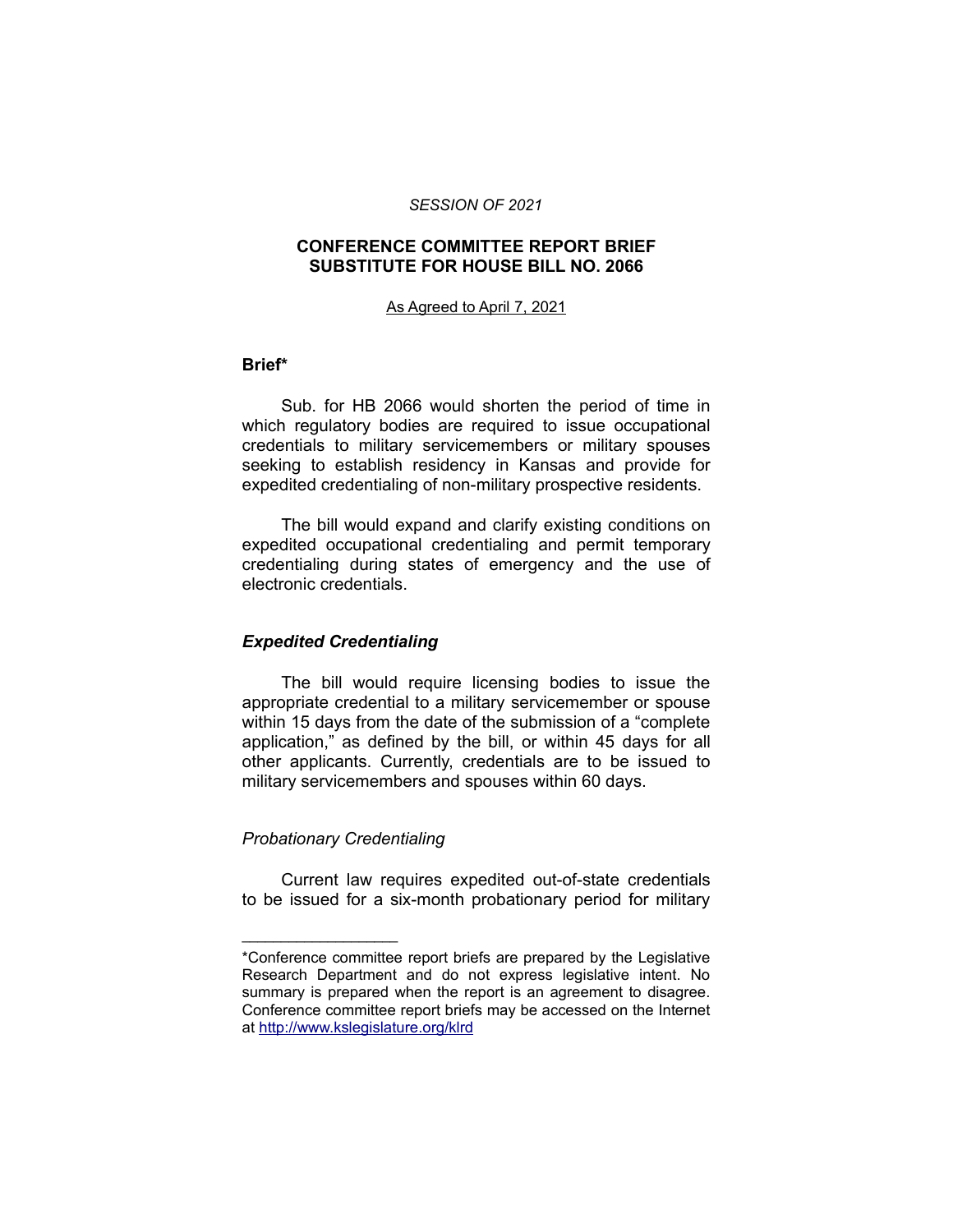servicemembers and military spouses who do not qualify under the applicable Kansas law by endorsement, reinstatement, or reciprocity statutes, but meet certain other requirements. The bill would modify this provision by giving discretion to licensing bodies to grant credentials to applicants and would also modify the qualifications for credentialing, such that any applicant would be required to:

- Hold a valid out-of-state current credential from another state, district, or territory of the United States that authorizes a similar scope of practice, as defined by the bill. Current law requires the credential to be equivalent to that established by the relevant Kansas licensing body;
- Have worked for at least one year in the relevant occupation;
- Not have a disqualifying criminal record; and
- Show proof of solvency, financial standing, bonding, or insurance as required by the licensing body.

The bill would define "scope of practice" as procedures, actions, processes, and work a person may perform under a government-issued credential.

The bill would provide for probationary credentialing on the basis of work experience. Licensing bodies would be granted discretion to issue a probationary credential to an applicant who:

- Worked in an occupation that was not a regulated profession in the other state for at least three of the four immediately preceding years; and
- Does not hold a valid out-of-state current credential from another state, district, or territory of the United States that authorizes a similar scope of practice,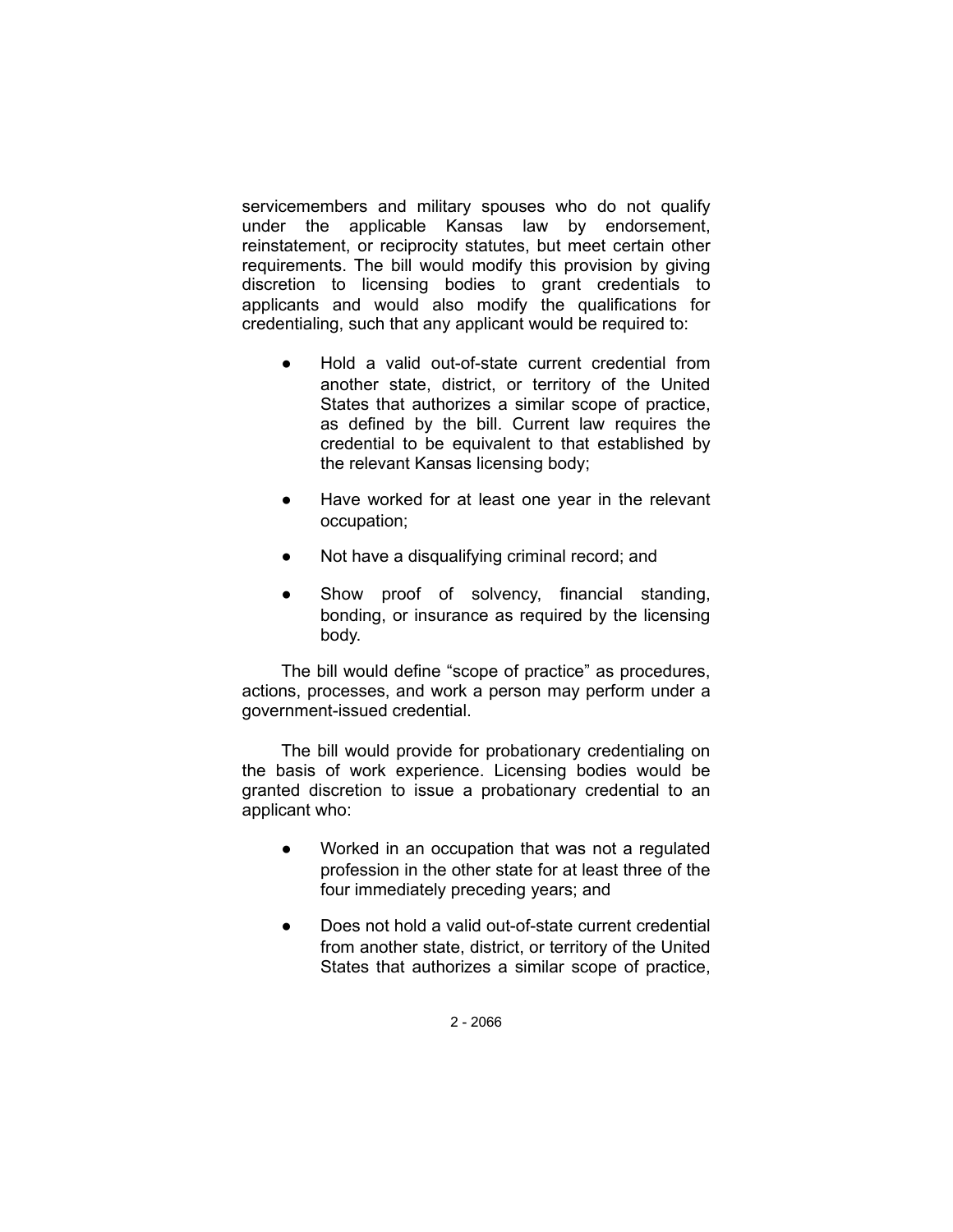but who otherwise meet the requirements for probationary credentialing.

The bill would also provide for probationary credentialing on the basis of "private certification" as defined by the bill.

Licensing bodies would be granted discretion to issue a probationary credential to an applicant who:

- Holds a current and valid private certification;
- Worked in an occupation that was not a regulated profession in the other state for at least two years;
- Is in good standing by the organization that issued the private certification; and
- Otherwise meets the requirements for probationary credentialing.

The bill would grant the right to deny probationary credentials based on private certification or work experience if the licensing body finds on specific grounds that issuing a credential would jeopardize the health and safety of the public.

#### *Temporary Permits*

The bill would provide for licensing bodies to issue temporary occupational permits to applicants whose out-ofstate credential, private certification, or work experience is determined by the licensing body to not authorize a similar scope of practice, provided that doing so would not jeopardize the health and safety of the public.

Temporary occupational permits would allow applicants to lawfully practice their occupation while completing any specific requirements to practice in Kansas that were not required in the other state.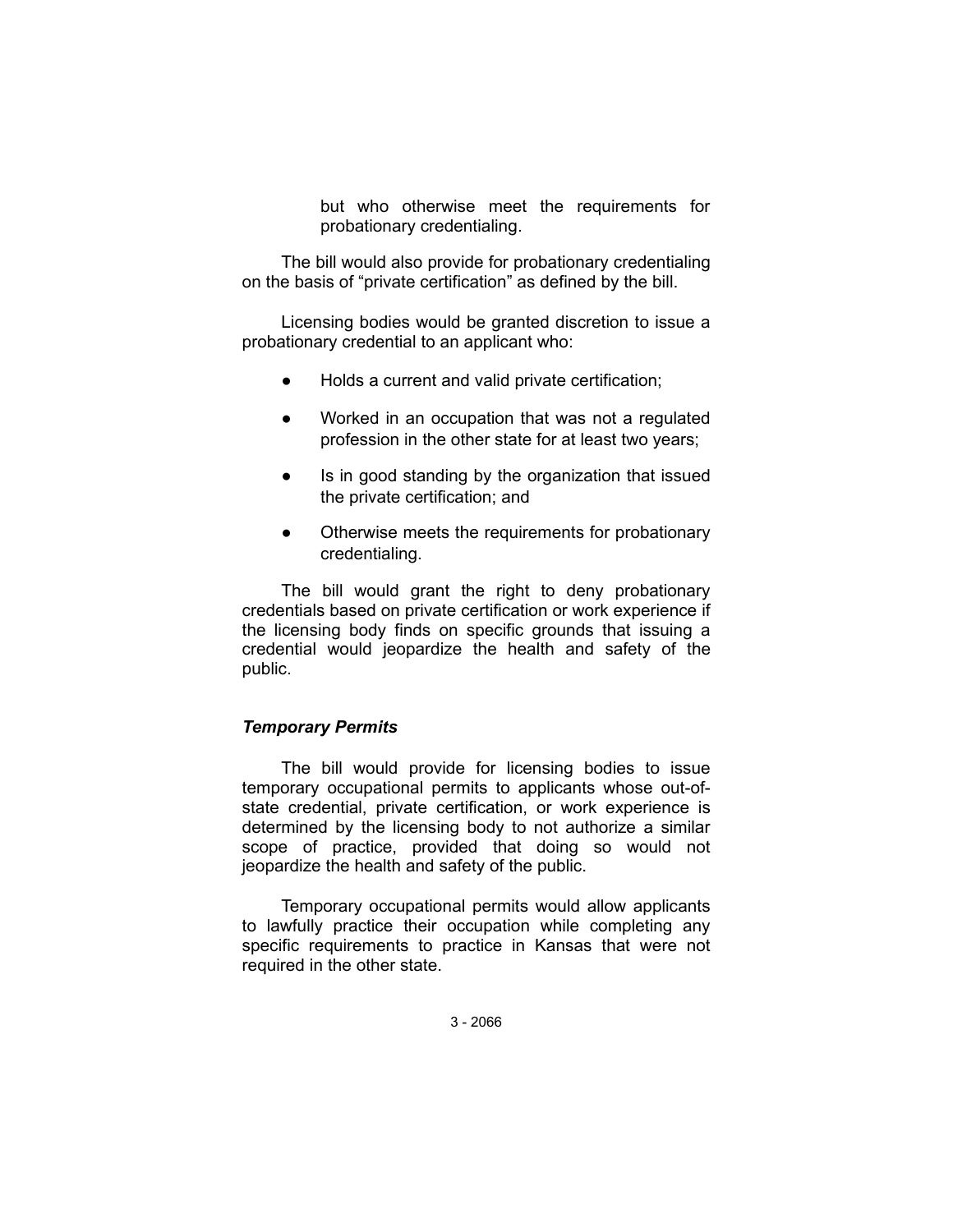Provided that an applicant meets all other qualifications:

- If the applicant is a military servicemember or spouse, a licensing body would be required to issue such permits, or
- If the applicant is not a military servicemember or spouse, a licensing body would have discretion to issue such permits.

## *State of Emergency Credentialing*

The bill would permit licensing bodies to grant temporary licenses to practice during a state of emergency declared by the Legislature, if the licensing body determines the applicant's qualifications are sufficient to protect the health and safety of the public.

# *Electronic Credentialing*

The bill would grant licensing bodies the ability to issue credentials that are valid for verification purposes when displayed electronically. Licensing bodies would be able to determine the format and requirements for the use of such credentials, including the use of third-party systems.

## *General Provisions*

The bill would allow licensing bodies to allow an applicant who has not worked in their occupation for the preceding two years to complete additional testing, training, monitoring, or continuing education necessary to establish the applicant's ability to practice in a manner that protects the health and safety of the public. However, the bill would limit additional requirements to matters required by Kansas law that are materially different from the laws of the other state.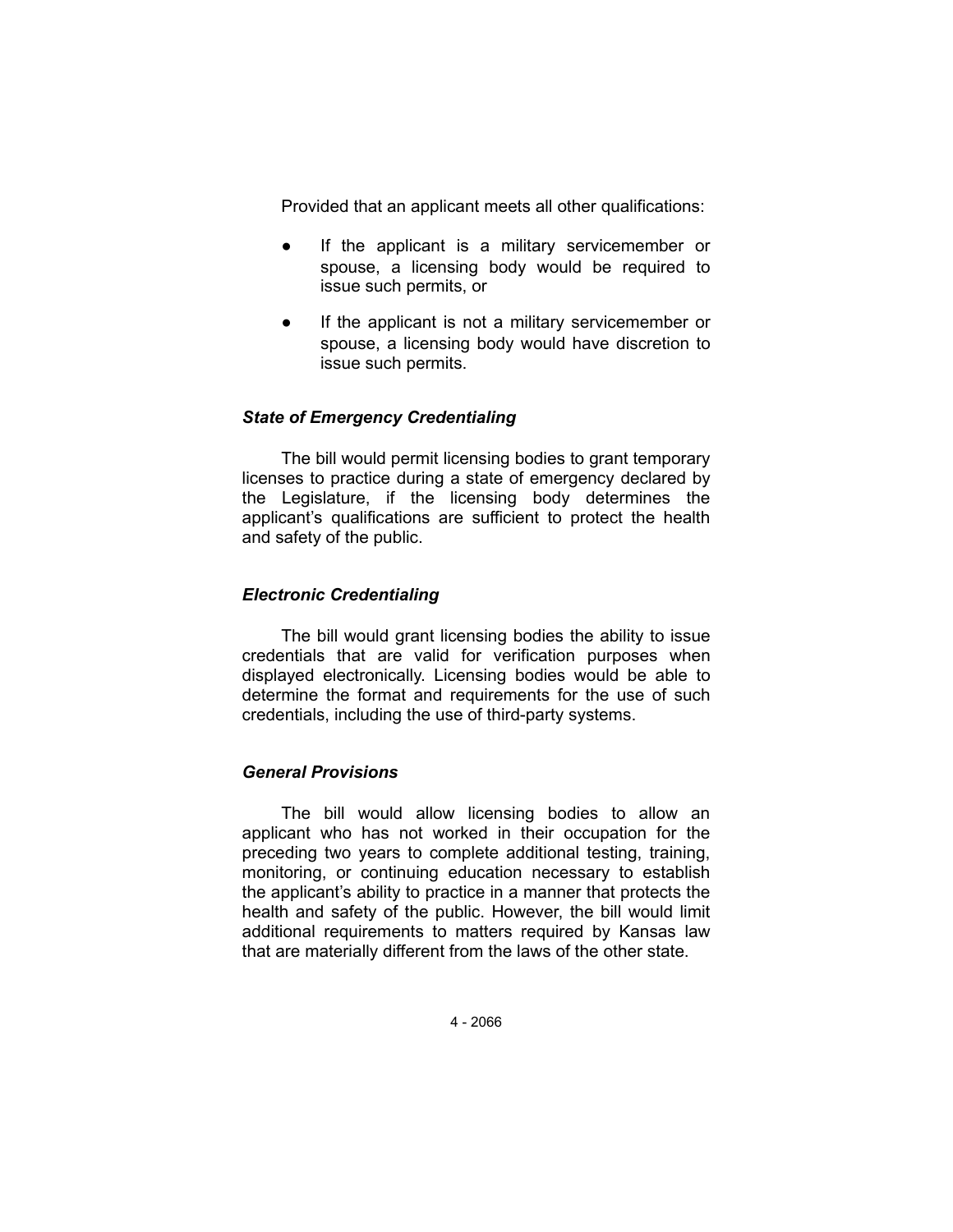The bill would not be construed to conflict with federal law, multi-state compact, rule, regulation, reciprocal, or other statutory provision, or to prohibit a licensing body from denying a credential based upon the possible endangerment of the public health and safety. The bill would require all proceedings to be conducted in accordance with the Kansas Administrative Procedure Act and be reviewable under the Kansas Judicial Review Act.

The bill would specify the provisions of the bill shall not be construed to be in conflict with any applicable Kansas scope of practice limitation and Kansas scopes of practice would apply to applicants receiving credentials under the provisions of the bill.

The bill would apply to all licensing bodies except those relevant to the practice of law or the regulation of attorneys. The bill specifically names the following bodies that would be subject to the provisions of the bill:

- Abstracters' Board of Examiners;
- Board of Accountancy;
- Board of Adult Care Home Administrators;
- Secretary for Aging and Disability Services (with respect to KSA 65-5901, *et seq.,* and KSA 65- 6503, *et seq.*);
- Kansas Board of Barbering;
- Behavioral Sciences Regulatory Board;
- Kansas State Board of Cosmetology;
- Kansas Dental Board;
- State Board of Education;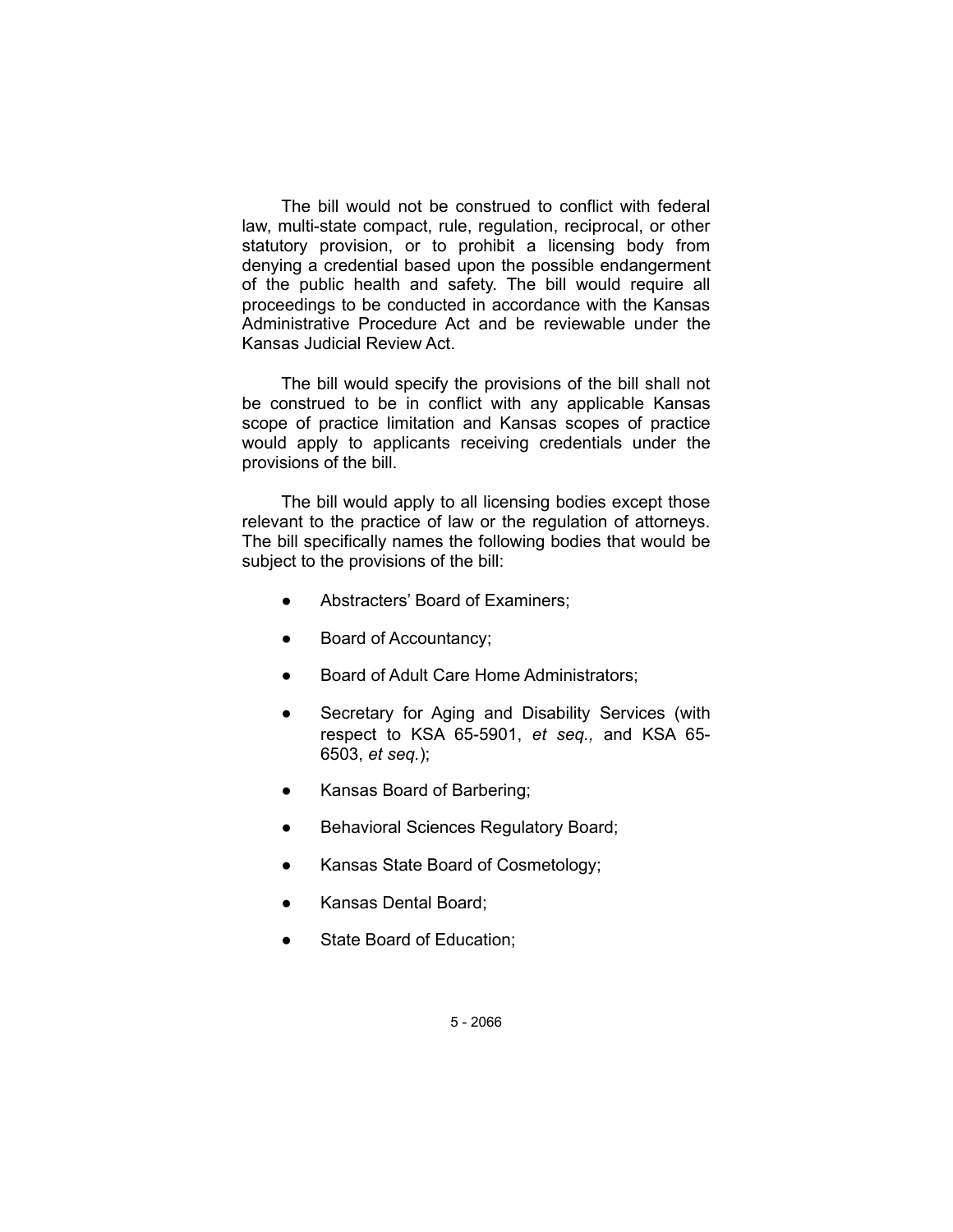- Kansas Board of Examiners in Fitting and Dispensing of Hearing Instruments;
- Board of Examiners in Optometry;
- State Board of Healing Arts, the Secretary of Health and Environment (with respect to KSA 82a-1201, *et seq.*);
- Commissioner of Insurance (with respect to KSA 40-241 and 40-4901, *et seq.*);
- State Board of Mortuary Arts;
- Board of Nursing;
- State Board of Pharmacy;
- Kansas Real Estate Commission;
- Real Estate Appraisal Board;
- State Board of Technical Professions; and
- State Board of Veterinary Examiners.

The State Board of Healing Arts would be permitted to deny a credential or temporary license to an applicant if it is determined the individual's qualifications are not substantially equivalent to those established by the Board. This exemption would also apply to the State Board of Technical Professions, provided that an applicant is seeking a credential to practice engineering.

Starting on July 1, 2021, each licensing body listed in the bill would annually report information to the Director of Legislative Research (Director) by August 31, which would allow for the analysis of applications by applicant type (*i.e.*, military servicemember, military spouse, or non-military) and the number of applications received, granted, denied, the average length of time between receipt of the application and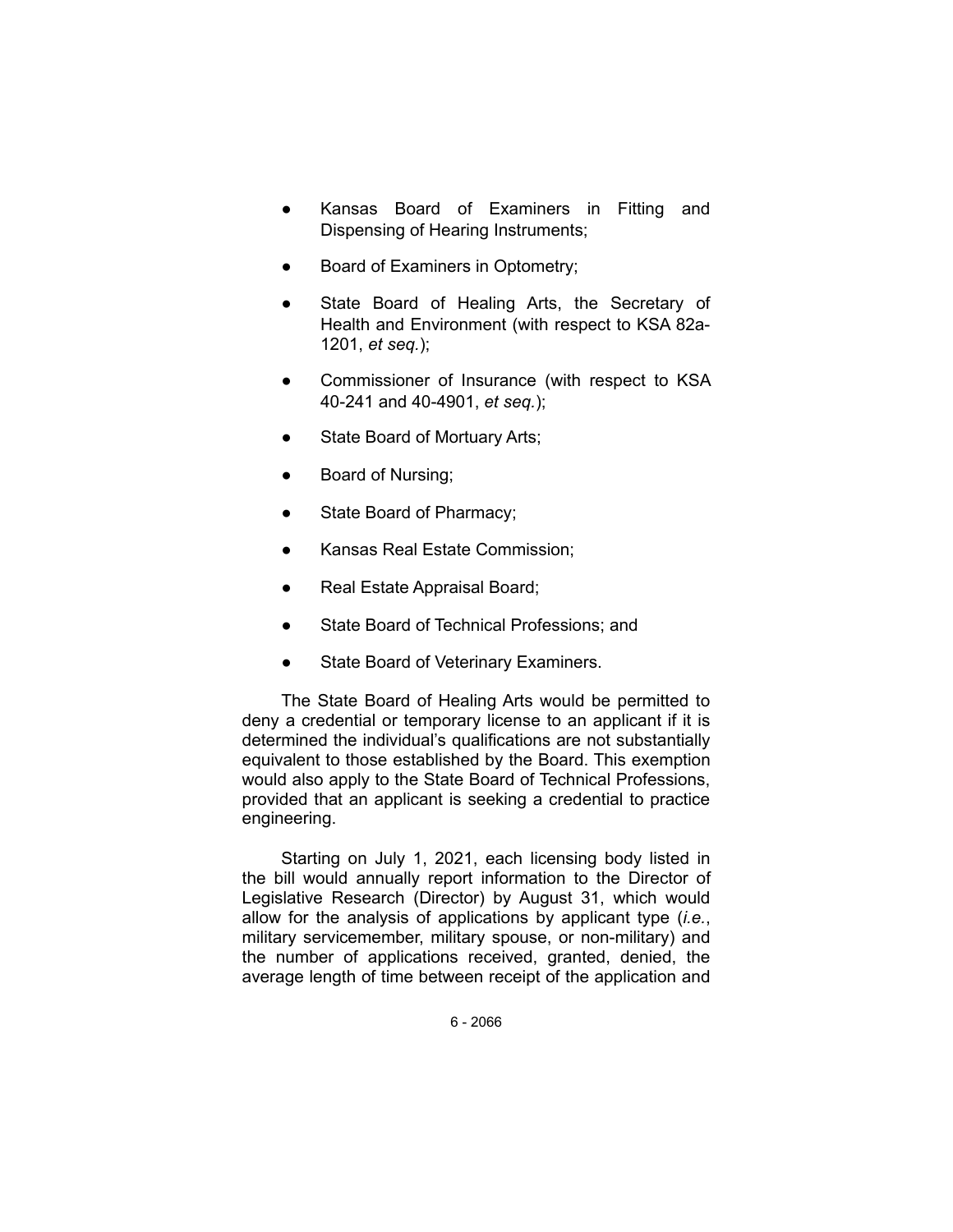the completion of the application, the average length of time between receipt of a complete application to the issuance of a credential (temporary or permanent), and identification by category of applicant in which the licensing body failed to meet the time limits specified in the bill and the reasons for the failure. Licensing bodies would be required to provide the information in a manner that would maintain applicants' confidentiality.

By January 15 of the succeeding year, the Director would report an analysis of the compilation to the Governor; the House Committee on Appropriations; the House Committee on Commerce, Labor and Economic Development; the Senate Committee on Commerce; and the Senate Committee on Ways and Means.

The bill would also make technical changes.

#### **Conference Committee Action**

The Conference Committee agreed to adopt the House position regarding the effective date of the bill and adopt a technical amendment regarding the receipt of a probationary credential.

## **Background**

The bill was introduced by Representatives Croft, Owens, Proctor, Tarwater, Thomas, and Wasinger.

[*Note:* The bill is a modified version of 2020 HB 2506, which passed the House during the 2020 Session. Supplemental notes on 2020 HB 2506 include additional background on its history.]

7 - 2066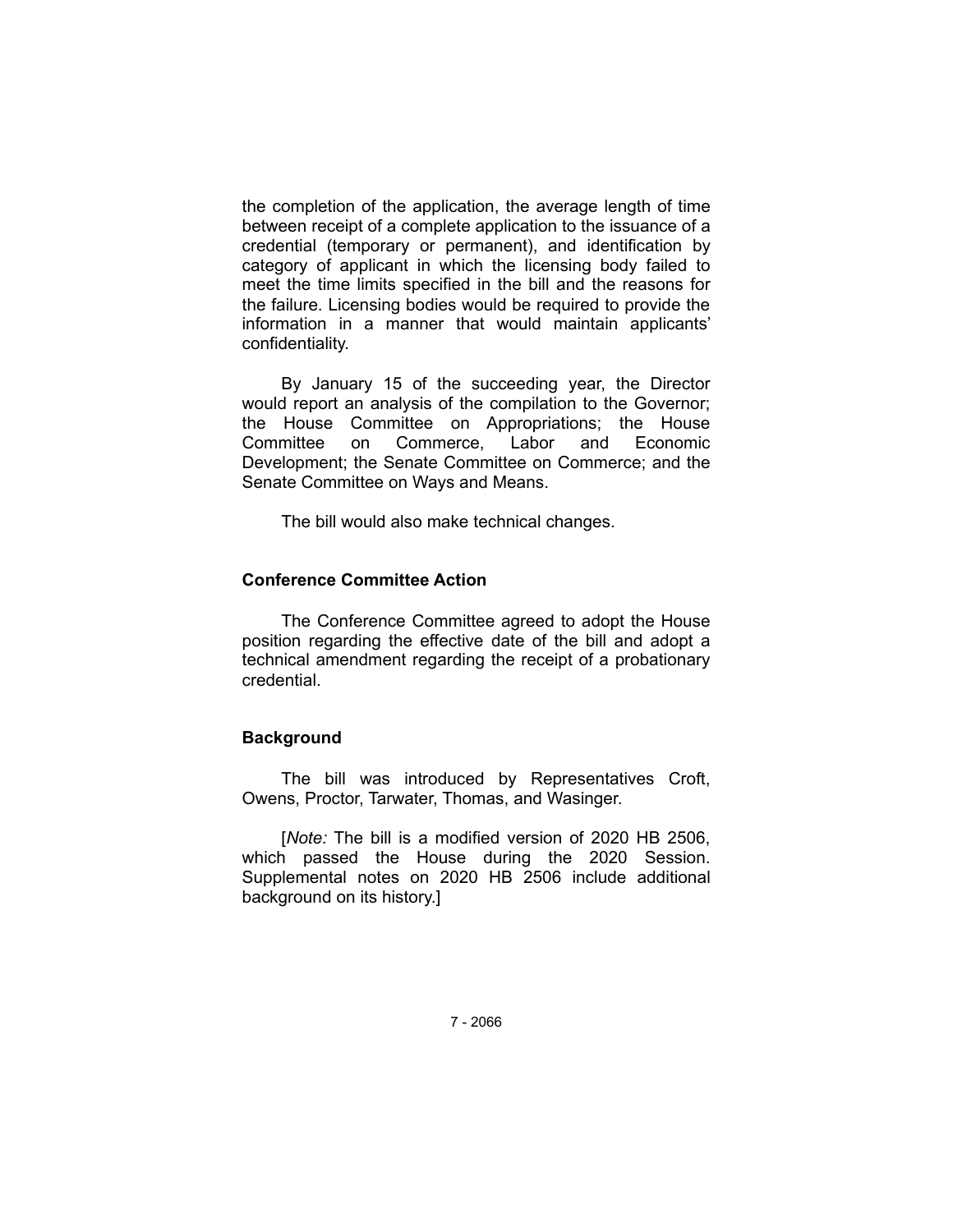## *House Committee on Commerce, Labor and Economic Development*

In the House Committee hearing, **proponent** testimony was submitted by Representative Croft and representatives of Americans for Prosperity-Kansas, Greater Kansas City Chamber of Commerce, Institute for Justice, Kansas Chamber of Commerce, Opportunity Solutions Project, Teladoc Health, United Women's Empowerment, and Wichita Regional Chamber of Commerce; and two private citizens. Proponents of the bill indicated the expansion of expedited licensing would spur economic development by making it easier for people to move to Kansas to work.

Neutral testimony was provided by representatives of the Kansas Academy of Family Physicians, the Kansas Department of Commerce, the Kansas Medical Society, the Kansas Real Estate Commission, the Kansas Society of Professional Engineers, and the State Board of Healing Arts. These conferees noted concerns about a lack of clarity in certain provisions of the bill and potential unintended consequences if the bill is amended.

**Opponent** testimony was provided by a representative of the State Board of Technical Professions, who stated the bill would not adequately ensure the public safety of Kansans.

The House Committee recommended the bill as a substitute bill, which was modified from its form as introduced by adopting technical changes, clarifying definitions, removing a provision providing for credentialing for out-ofstate telemedicine practice, clarifying that the licensees under the bill would be limited to Kansas scopes of practice, and strengthening the ability that licensing bodies would have to deny credentials to protect public health and safety. A motion to amend the bill to include the State Board of Technical Professions in the exception given to the State Board of Healing Arts failed.

8 - 2066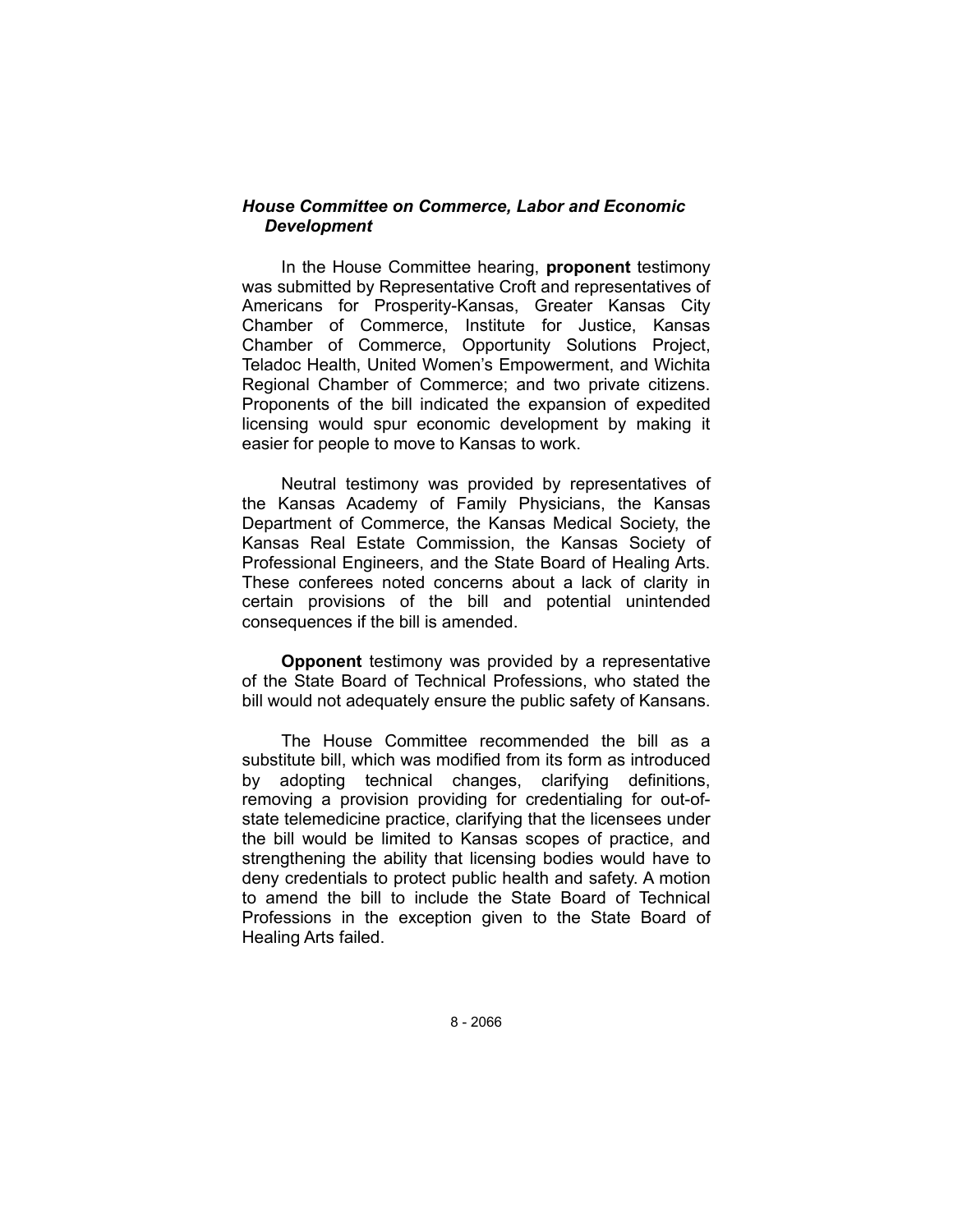# *House Committee of the Whole*

The House Committee of the Whole adopted an amendment to the bill to:

- Define "scope of practice," as described above;
- Require applications to include a signed affidavit stating application information is true and accurate;
- Permit licensing bodies to exercise discretion in granting temporary credentials to non-military servicemembers or spouses;
- Extend the exemption given to the State Board of Healing Arts to deny applications to the State Board of Technical Professions, provided the applicant seeks an engineering credential; and
- Make technical changes to the bill.

## *Senate Committee on Federal and State Affairs*

In the Senate Committee hearing, **proponent** testimony was submitted by Representative Croft and representatives of Americans for Prosperity-Kansas, the Kansas Department of Commerce, the Kansas Society of Professional Engineers, Opportunity Solutions Project, and the Wichita Regional Chamber of Commerce. Written-only **proponent** testimony was provided by representatives of the Greater Kansas City Chamber of Commerce, the Kansas Chamber, and the Overland Park Chamber of Commerce and by a private citizen. Proponents generally stated the bill would reduce licensing burdens for out-of-state applicants looking to relocate to Kansas, allowing new residents to gain employment faster.

Neutral testimony was provided by representatives of the Kansas Society of Land Surveyors and the State Board of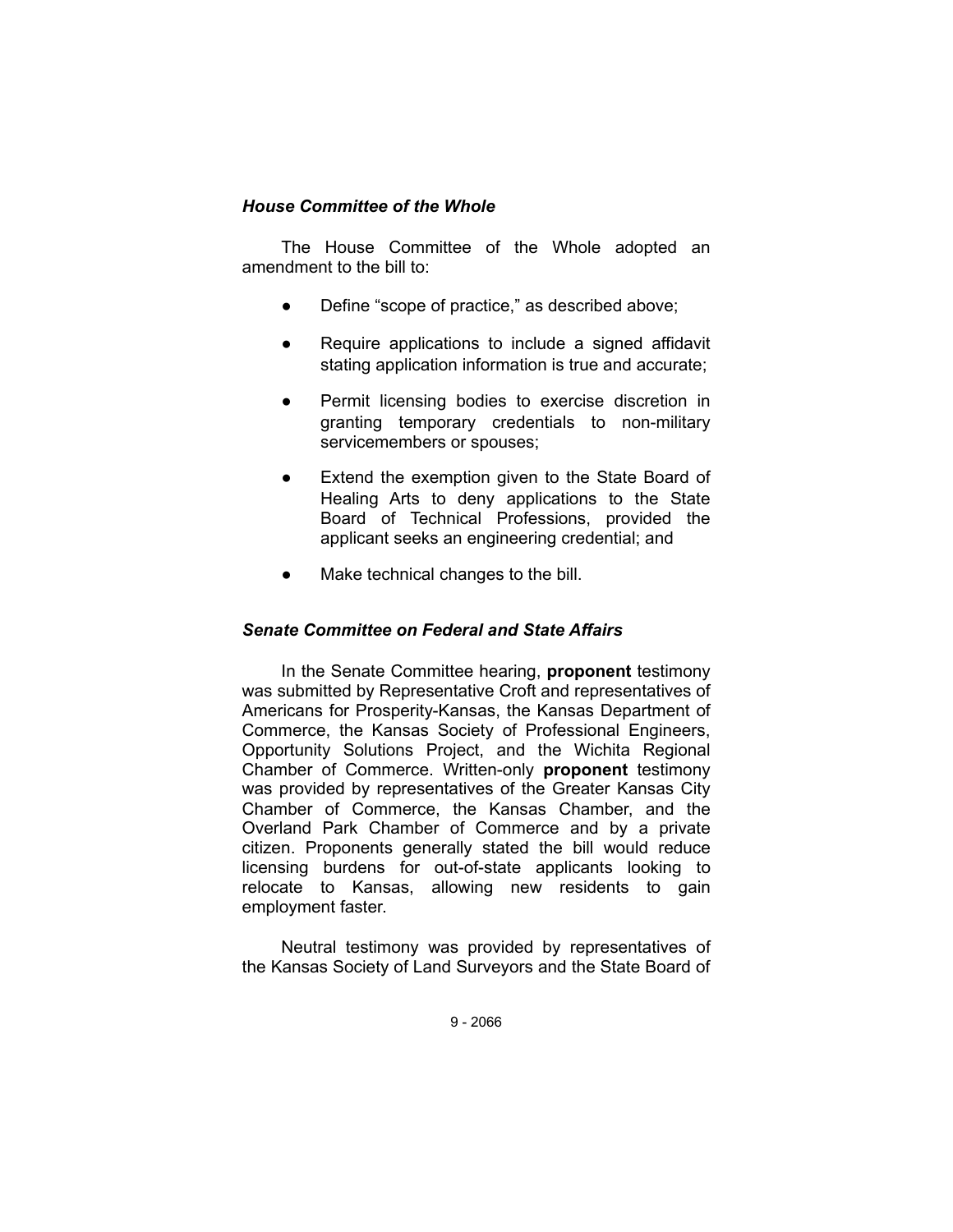Healing Arts. Written-only neutral testimony was provided by representatives of the Kansas Association of Realtors and the Kansas Medical Society. Neutral conferees generally stated the bill would make positive changes, but is also too broad in its lack of exceptions.

**Opponent** testimony was provided by representatives of the American Institute of Architects in Kansas; the Behavioral Sciences Regulatory Board; the College of Architecture, Planning and Design at Kansas State University; GLMV Architecture; HTK Architects; the Kansas Society of CPAs; and the State Board of Technical Professions. Opponents indicated the bill could create loopholes for out-of-state applicants to receive licensure despite possessing substandard credentials in architecture, accountant, and mental health professions.

# *Senate Committee of the Whole*

The Senate Committee of the Whole amended the bill to make it effective upon publication in the *Kansas Register*.

## **Fiscal Information**

According to the fiscal note prepared by the Division of the Budget on the bill, as introduced, the Board of Accountancy, the Kansas State Board of Cosmetology, and the Department of Health and Environment each indicate enactment of the bill would not have a fiscal effect on their respective agencies. The Kansas Insurance Department, the Kansas Board of Barbering, the State Board of Mortuary Arts, the Real Estate Appraisal Board, and the State Board of Technical Professions each indicate enactment of the bill would affect their budgets, but the fiscal effects cannot be estimated.